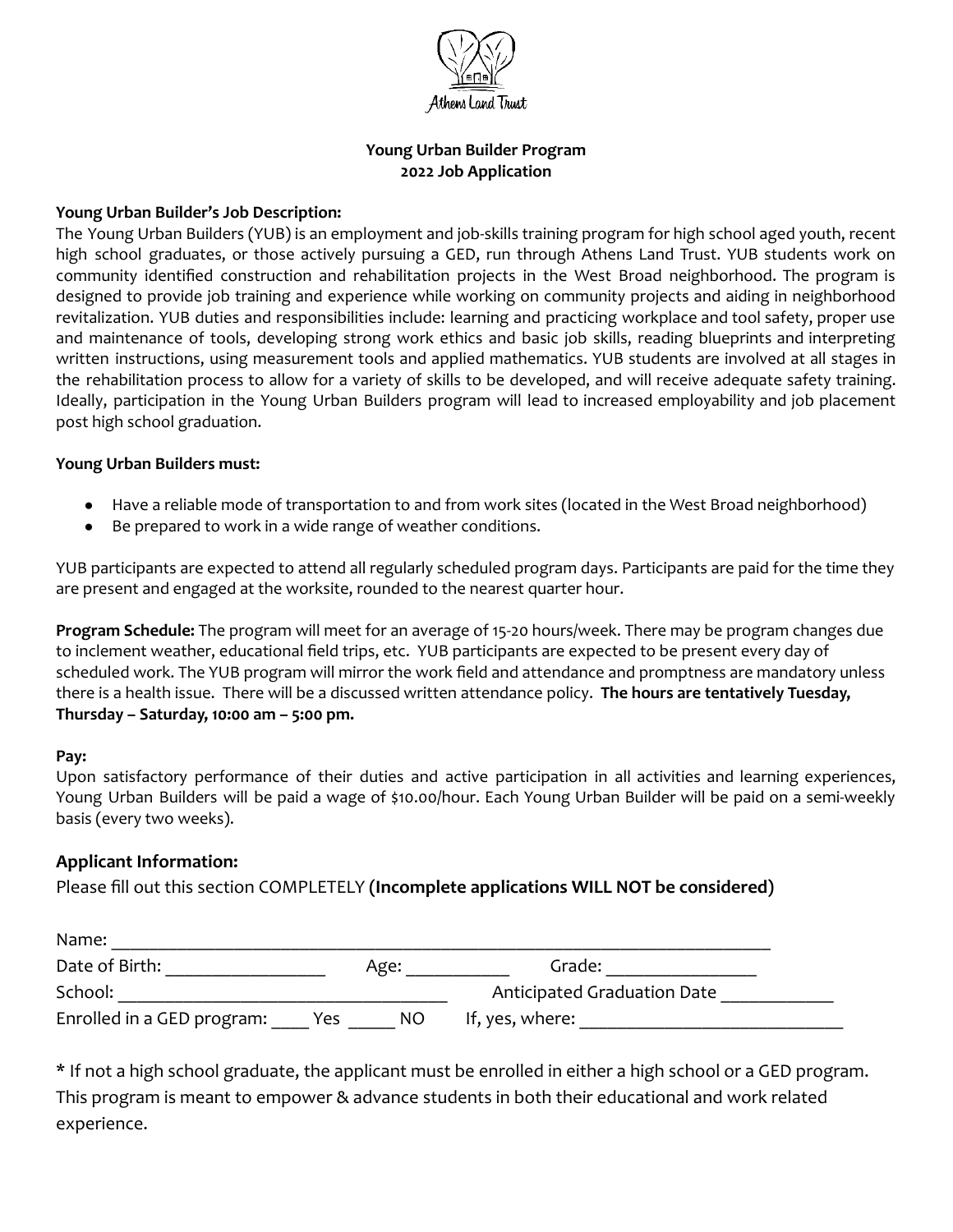| Home Address:                      |         |      |      |
|------------------------------------|---------|------|------|
| City, State, Zip:                  |         |      |      |
| Home $#$ :                         | Cell #: |      |      |
| Email Address:                     |         |      |      |
| Preferred method of contact: Email | Call    | Text |      |
| <b>Emergency Contact:</b>          |         |      |      |
| <b>Emergency Number:</b>           |         |      |      |
| Parent or Guardian's Name:         |         |      |      |
| Email Address:                     |         |      |      |
| Home $#$ :                         | Cell #: |      |      |
| Preferred method of contact: Email |         | Call | Text |

\* Applicants under the age of 18 will require the attendance of a one hour orientation by both the applicant and their parent or guardian. Orientation times will be discussed at the time of interview.

*Anti-Discrimination Notice: It is an unlawful employment practice for an employer to fail or refuse to hire or discharge any individual, or otherwise to discriminate against any individual with respect to that individual's terms and conditions of employment, because of such individual's race, color, religion, sex, or national origin.*

The following section is requested for our funding purposes only. As a grant funded program, we rely on this data for our operations:

Please specify your Race (please check one):

American Indian/Alaska Native **American Indian or Alaska Native & White** Asian **Asian Example 2** Asian **Mative Hawaiian/Other Pacific & White** Black or African American **American American American American** Asian & White Native Hawaiian/Other Pacific Black or African American & White White White **White White Weish Multi Racial/Other** Please specify your ethnicity (please check one): Hispanic or Latino **Not Hispanic or Latino** Please specify your gender (please check one): Female Male Mon-binary Prefer not to specify What is your family's total annual household income? \$

If a dependent, please use the Head of Household's most recent filed Income Tax Return. We may request copies of relevant documents to verify family income at the time of hiring.

What is the total number of people living in your household?

Athens Land Trust Page 2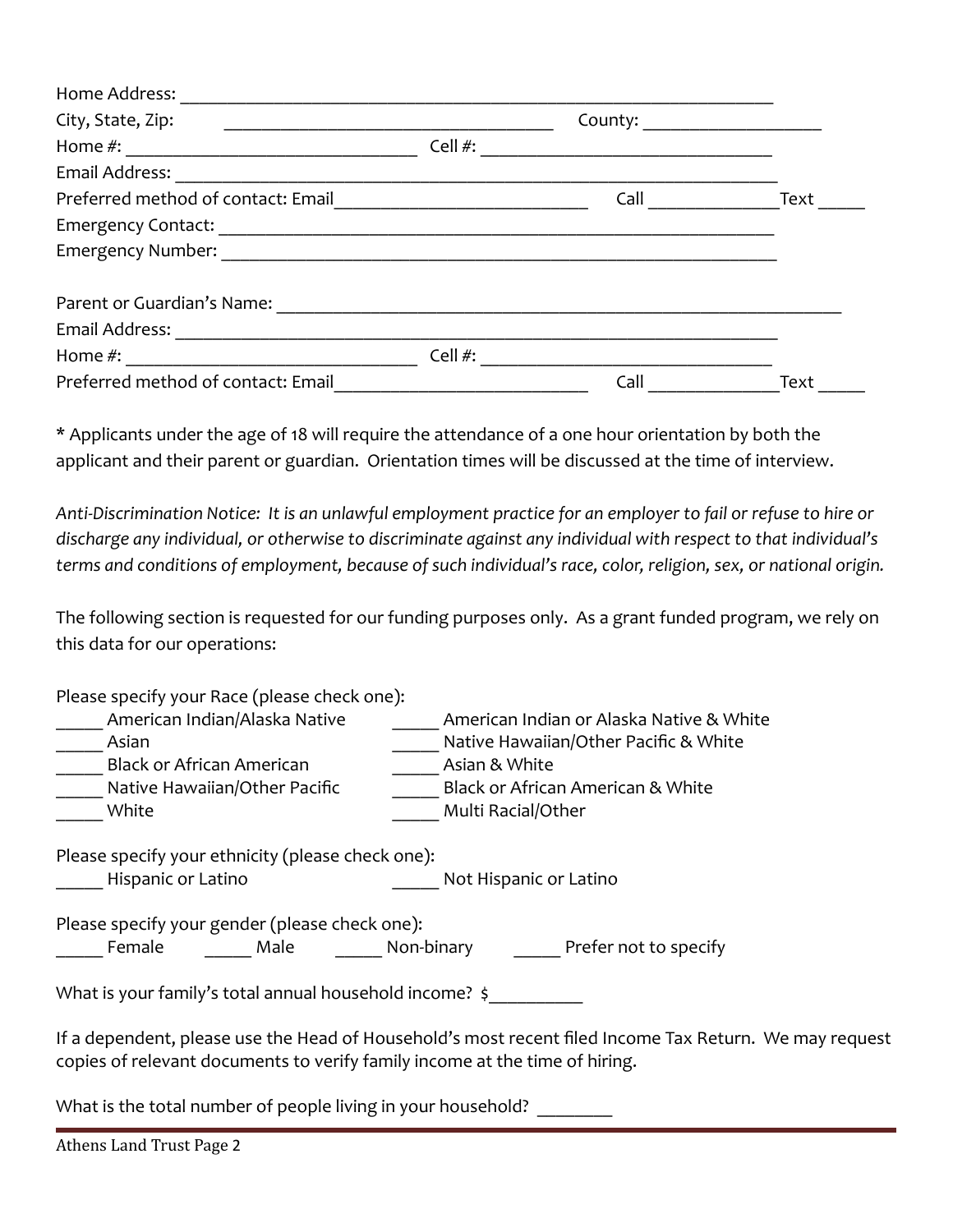| Yes | Are you able to attend every day? (please circle one):<br><b>No</b>                               |
|-----|---------------------------------------------------------------------------------------------------|
| Yes | Have you ever had a job or been part of an internship/training program? (please circle one)<br>No |
|     | If yes, where and for how long? Please describe your role there.                                  |
|     | Please describe your previous construction/building experience (if any).                          |
|     | Why are you interested in being a part of the YUB Program?                                        |
|     | What are your personal strengths?                                                                 |
|     | What are your short-term goals?                                                                   |
|     | What are your long-term goals?                                                                    |
|     |                                                                                                   |